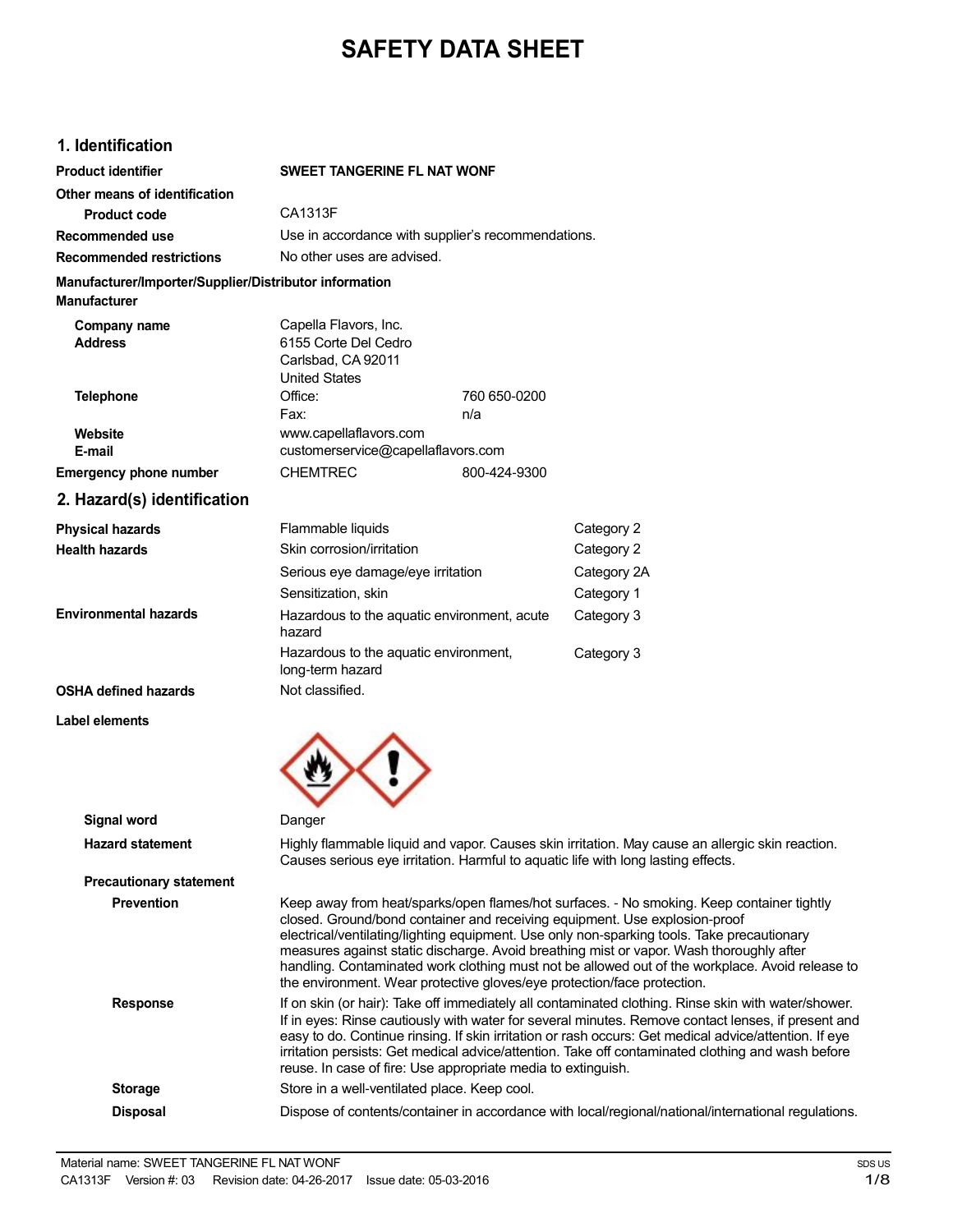### **3. Composition/information on ingredients**

#### **Mixtures**

| Chemical name                              | Common name and synonyms | <b>CAS number</b> | %          |
|--------------------------------------------|--------------------------|-------------------|------------|
| ETHYL ALCOHOL 190 PROOF<br>CANE IP NON GMO | FTHYLAI COHOL            | 64-17-5           | $40 - 50$  |
| ORANGE OIL1X NA NOP                        |                          | 8008-57-9         | $10 - 520$ |
| Other components below reportable levels   |                          |                   | $30 - 40$  |

\*Designates that a specific chemical identity and/or percentage of composition has been withheld as a trade secret.

# **4. First-aid measures**

| Inhalation                                                                   | Move to fresh air. Call a physician if symptoms develop or persist.                                                                                                                                                                                                                                                                                                                                                                                                                                                                                                                                                                                                                                                                                         |
|------------------------------------------------------------------------------|-------------------------------------------------------------------------------------------------------------------------------------------------------------------------------------------------------------------------------------------------------------------------------------------------------------------------------------------------------------------------------------------------------------------------------------------------------------------------------------------------------------------------------------------------------------------------------------------------------------------------------------------------------------------------------------------------------------------------------------------------------------|
| <b>Skin contact</b>                                                          | Remove contaminated clothing immediately and wash skin with soap and water. In case of<br>eczema or other skin disorders: Seek medical attention and take along these instructions. Wash<br>contaminated clothing before reuse.                                                                                                                                                                                                                                                                                                                                                                                                                                                                                                                             |
| Eye contact                                                                  | Immediately flush eyes with plenty of water for at least 15 minutes. Remove contact lenses, if<br>present and easy to do. Continue rinsing. Get medical attention if irritation develops and persists.                                                                                                                                                                                                                                                                                                                                                                                                                                                                                                                                                      |
| Ingestion                                                                    | Rinse mouth. Get medical attention if symptoms occur.                                                                                                                                                                                                                                                                                                                                                                                                                                                                                                                                                                                                                                                                                                       |
| <b>Most important</b><br>symptoms/effects, acute and<br>delayed              | Headache. Severe eye irritation. Symptoms may include stinging, tearing, redness, swelling, and<br>blurred vision. Coughing. Skin irritation. May cause redness and pain. May cause an allergic skin<br>reaction. Dermatitis. Rash.                                                                                                                                                                                                                                                                                                                                                                                                                                                                                                                         |
| Indication of immediate<br>medical attention and special<br>treatment needed | Provide general supportive measures and treat symptomatically. Thermal burns: Flush with water<br>immediately. While flushing, remove clothes which do not adhere to affected area. Call an<br>ambulance. Continue flushing during transport to hospital. Keep victim under observation.<br>Symptoms may be delayed.                                                                                                                                                                                                                                                                                                                                                                                                                                        |
| <b>General information</b>                                                   | Take off all contaminated clothing immediately. Ensure that medical personnel are aware of the<br>material(s) involved, and take precautions to protect themselves. Wash contaminated clothing<br>before reuse.                                                                                                                                                                                                                                                                                                                                                                                                                                                                                                                                             |
| 5. Fire-fighting measures                                                    |                                                                                                                                                                                                                                                                                                                                                                                                                                                                                                                                                                                                                                                                                                                                                             |
| Suitable extinguishing media                                                 | Water fog. Alcohol resistant foam. Carbon dioxide (CO2). Dry chemical powder, carbon dioxide,<br>sand or earth may be used for small fires only.                                                                                                                                                                                                                                                                                                                                                                                                                                                                                                                                                                                                            |
| Unsuitable extinguishing<br>media                                            | Do not use water jet as an extinguisher, as this will spread the fire.                                                                                                                                                                                                                                                                                                                                                                                                                                                                                                                                                                                                                                                                                      |
| Specific hazards arising from<br>the chemical                                | Vapors may form explosive mixtures with air. Vapors may travel considerable distance to a source<br>of ignition and flash back. This product is a poor conductor of electricity and can become<br>electrostatically charged. If sufficient charge is accumulated, ignition of flammable mixtures can<br>occur. To reduce potential for static discharge, use proper bonding and grounding procedures.<br>This liquid may accumulate static electricity when filling properly grounded containers. Static<br>electricity accumulation may be significantly increased by the presence of small quantities of water<br>or other contaminants. Material will float and may ignite on surface of water. During fire, gases<br>hazardous to health may be formed. |
| Special protective equipment<br>and precautions for firefighters             | Self-contained breathing apparatus and full protective clothing must be worn in case of fire.                                                                                                                                                                                                                                                                                                                                                                                                                                                                                                                                                                                                                                                               |
| <b>Fire fighting</b><br>equipment/instructions                               | In case of fire and/or explosion do not breathe fumes. Move containers from fire area if you can do<br>so without risk.                                                                                                                                                                                                                                                                                                                                                                                                                                                                                                                                                                                                                                     |
| <b>Specific methods</b>                                                      | Use standard firefighting procedures and consider the hazards of other involved materials.                                                                                                                                                                                                                                                                                                                                                                                                                                                                                                                                                                                                                                                                  |
| <b>General fire hazards</b>                                                  | Highly flammable liquid and vapor.                                                                                                                                                                                                                                                                                                                                                                                                                                                                                                                                                                                                                                                                                                                          |
|                                                                              |                                                                                                                                                                                                                                                                                                                                                                                                                                                                                                                                                                                                                                                                                                                                                             |

### **6. Accidental release measures**

**Personal precautions, protective equipment and emergency procedures** Keep unnecessary personnel away. Keep people away from and upwind of spill/leak. Eliminate all ignition sources (no smoking, flares, sparks, or flames in immediate area). Wear appropriate protective equipment and clothing during clean-up. Avoid breathing mist or vapor. Do not touch damaged containers or spilled material unless wearing appropriate protective clothing. Ventilate closed spaces before entering them. Use appropriate containment to avoid environmental contamination. Transfer by mechanical means such as vacuum truck to a salvage tank or other suitable container for recovery or safe disposal. Local authorities should be advised if significant spillages cannot be contained. For personal protection, see section 8 of the SDS.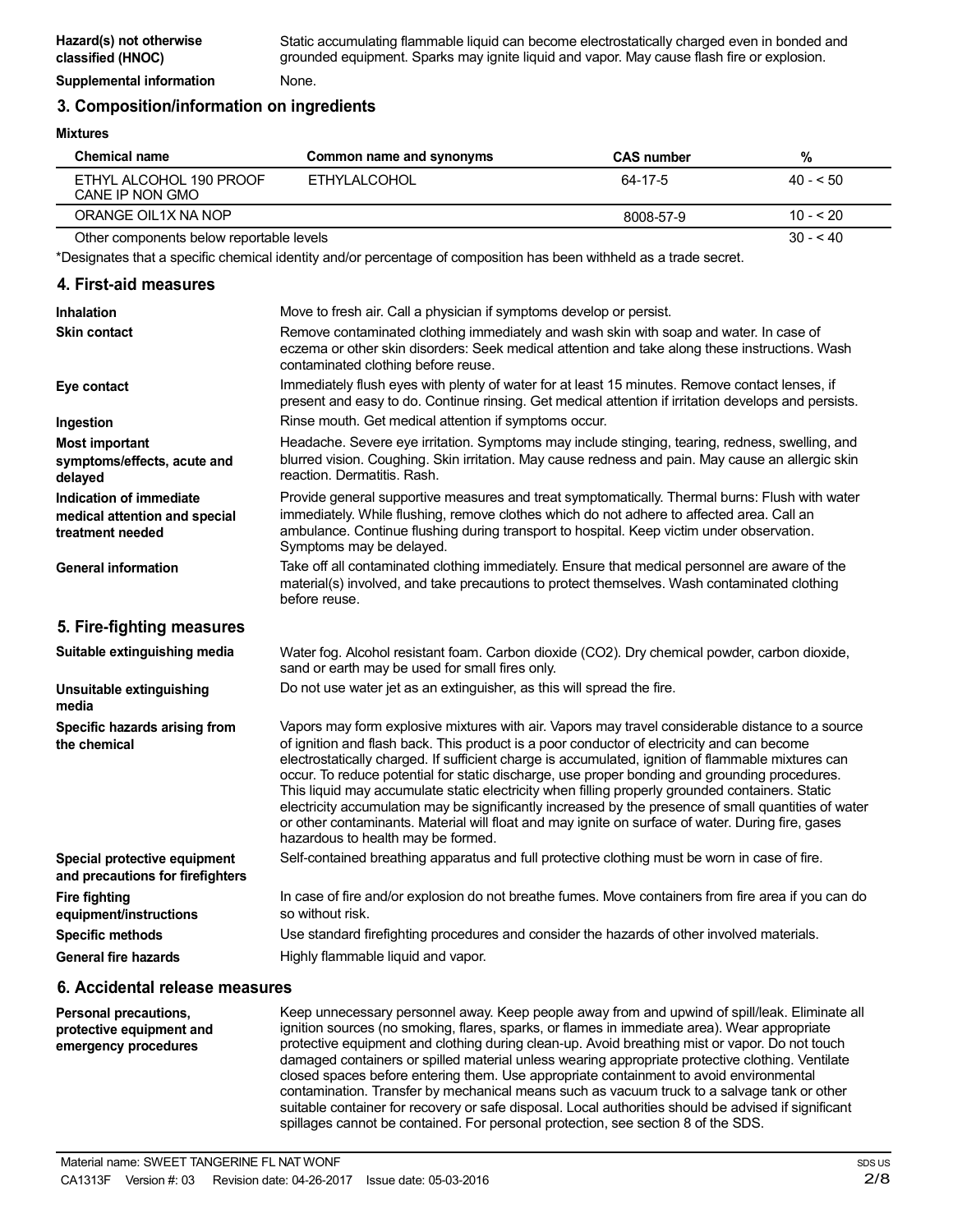| <b>Methods and materials for</b><br>containment and cleaning up | Eliminate all ignition sources (no smoking, flares, sparks, or flames in immediate area). Keep<br>combustibles (wood, paper, oil, etc.) away from spilled material. Take precautionary measures<br>against static discharge. Use only non-sparking tools. Prevent product from entering drains.                                                                                                                                                                                                                                                                                                                                                                                                                                                                                                                                                                                                                                                                                                                                                                                                                                                   |
|-----------------------------------------------------------------|---------------------------------------------------------------------------------------------------------------------------------------------------------------------------------------------------------------------------------------------------------------------------------------------------------------------------------------------------------------------------------------------------------------------------------------------------------------------------------------------------------------------------------------------------------------------------------------------------------------------------------------------------------------------------------------------------------------------------------------------------------------------------------------------------------------------------------------------------------------------------------------------------------------------------------------------------------------------------------------------------------------------------------------------------------------------------------------------------------------------------------------------------|
|                                                                 | Large Spills: Stop the flow of material, if this is without risk. Dike the spilled material, where this is<br>possible. Use a non-combustible material like vermiculite, sand or earth to soak up the product<br>and place into a container for later disposal. Following product recovery, flush area with water.                                                                                                                                                                                                                                                                                                                                                                                                                                                                                                                                                                                                                                                                                                                                                                                                                                |
|                                                                 | Small Spills: Absorb with earth, sand or other non-combustible material and transfer to containers<br>for later disposal. Wipe up with absorbent material (e.g. cloth, fleece). Clean surface thoroughly to<br>remove residual contamination.                                                                                                                                                                                                                                                                                                                                                                                                                                                                                                                                                                                                                                                                                                                                                                                                                                                                                                     |
|                                                                 | Never return spills to original containers for re-use. For waste disposal, see section 13 of the SDS.                                                                                                                                                                                                                                                                                                                                                                                                                                                                                                                                                                                                                                                                                                                                                                                                                                                                                                                                                                                                                                             |
| <b>Environmental precautions</b>                                | Avoid release to the environment. Inform appropriate managerial or supervisory personnel of all<br>environmental releases. Prevent further leakage or spillage if safe to do so. Avoid discharge into<br>drains, water courses or onto the ground. Use appropriate containment to avoid environmental<br>contamination.                                                                                                                                                                                                                                                                                                                                                                                                                                                                                                                                                                                                                                                                                                                                                                                                                           |
| 7. Handling and storage                                         |                                                                                                                                                                                                                                                                                                                                                                                                                                                                                                                                                                                                                                                                                                                                                                                                                                                                                                                                                                                                                                                                                                                                                   |
| Precautions for safe handling                                   | Do not handle, store or open near an open flame, sources of heat or sources of ignition. Protect<br>material from direct sunlight. When using do not smoke. Explosion-proof general and local exhaust<br>ventilation. Minimize fire risks from flammable and combustible materials (including combustible<br>dust and static accumulating liquids) or dangerous reactions with incompatible materials. Handling<br>operations that can promote accumulation of static charges include but are not limited to: mixing,<br>filtering, pumping at high flow rates, splash filling, creating mists or sprays, tank and container<br>filling, tank cleaning, sampling, gauging, switch loading, vacuum truck operations. Take<br>precautionary measures against static discharges. All equipment used when handling the product<br>must be grounded. Use non-sparking tools and explosion-proof equipment. Avoid breathing mist or<br>vapor. Avoid contact with eyes, skin, and clothing. Avoid prolonged exposure. Wear appropriate<br>personal protective equipment. Avoid release to the environment. Observe good industrial hygiene<br>practices. |
|                                                                 | For additional information on equipment bonding and grounding, refer to the Canadian Electrical<br>Code in Canada, (CSA C22.1), or the American Petroleum Institute (API) Recommended Practice<br>2003, "Protection Against Ignitions Arising out of Static, Lightning, and Stray Currents" or National<br>Fire Protection Association (NFPA) 77, "Recommended Practice on Static Electricity" or National<br>Fire Protection Association (NFPA) 70, "National Electrical Code".                                                                                                                                                                                                                                                                                                                                                                                                                                                                                                                                                                                                                                                                  |
| Conditions for safe storage,<br>including any incompatibilities | Keep away from heat, sparks and open flame. Prevent electrostatic charge build-up by using<br>common bonding and grounding techniques. Eliminate sources of ignition. Avoid spark promoters.<br>Ground/bond container and equipment. These alone may be insufficient to remove static<br>electricity. Store in a cool, dry place out of direct sunlight. Store in original tightly closed container.<br>Store in a well-ventilated place. Keep in an area equipped with sprinklers. Store away from<br>incompatible materials (see Section 10 of the SDS).                                                                                                                                                                                                                                                                                                                                                                                                                                                                                                                                                                                        |

# **8. Exposure controls/personal protection**

#### **Occupational exposure limits**

The following constituents are the only constituents of the product which have a PEL, TLV or other recommended exposure limit. At this time, the other constituents have no known exposure limits.

### **US. OSHA Table Z-1 Limits for Air Contaminants (29 CFR 1910.1000)**

| <b>Components</b>                                           | <b>Type</b> | Value        |  |
|-------------------------------------------------------------|-------------|--------------|--|
| ETHYL ALCOHOL 190<br>PROOF CANE IP NON<br>GMO (CAS 64-17-5) | PEL         | 1900 mg/m3   |  |
|                                                             |             | 1000 ppm     |  |
| US. ACGIH Threshold Limit Values                            |             |              |  |
| <b>Components</b>                                           | <b>Type</b> | <b>Value</b> |  |
| ETHYL ALCOHOL 190<br>PROOF CANE IP NON<br>GMO (CAS 64-17-5) | <b>STEL</b> | 1000 ppm     |  |
| US. NIOSH: Pocket Guide to Chemical Hazards                 |             |              |  |
| <b>Components</b>                                           | <b>Type</b> | Value        |  |
| ETHYL ALCOHOL 190<br>PROOF CANE IP NON<br>GMO (CAS 64-17-5) | <b>TWA</b>  | 1900 mg/m3   |  |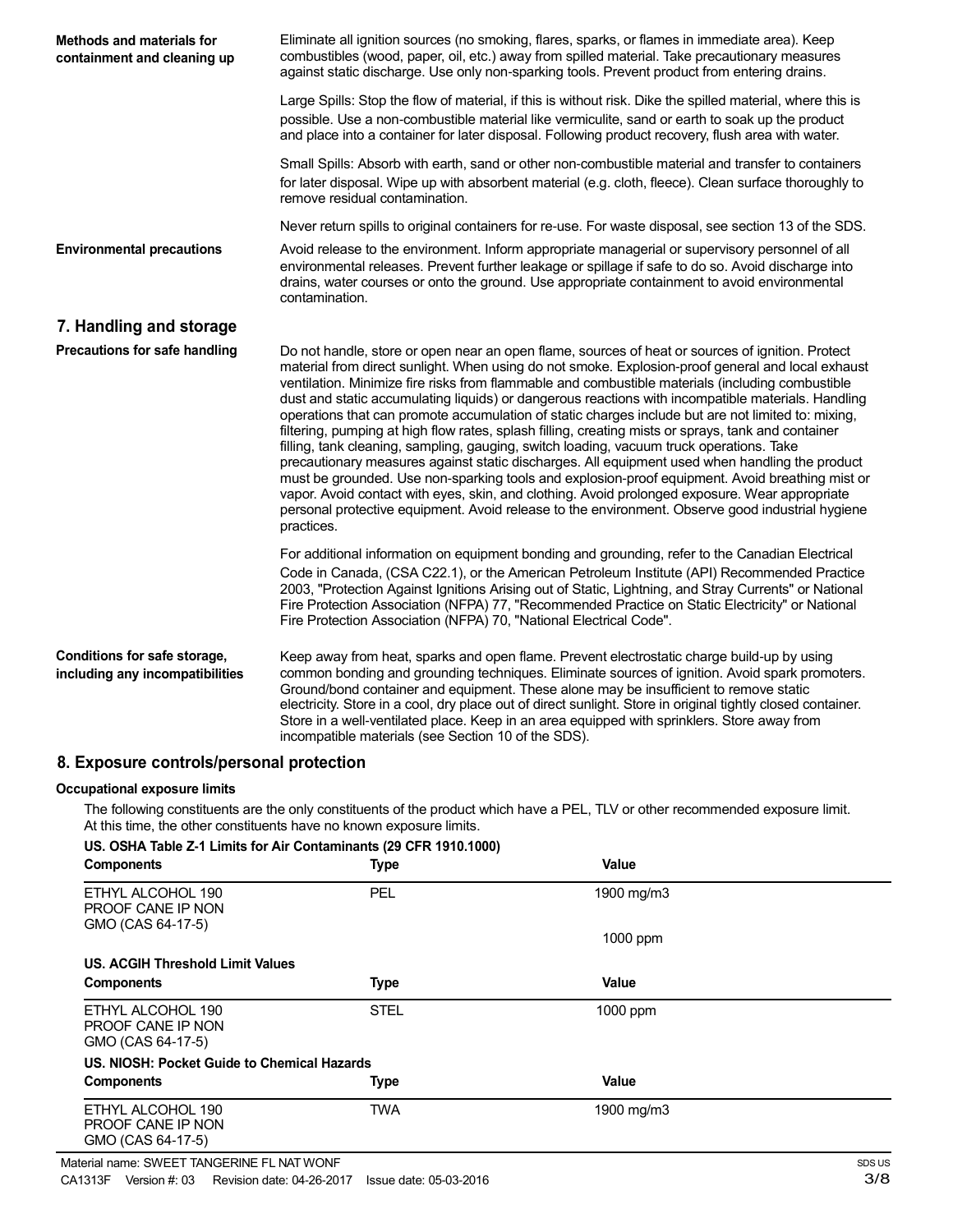| US. NIOSH: Pocket Guide to Chemical Hazards |  |
|---------------------------------------------|--|
| <b>Components</b>                           |  |

| <b>Components</b>                   | Type                                                                                                                                                                                                                                                                                                                                                                                                                                                                                                                                                  | <b>Value</b>                                                                                                                                                                                                                                                                               |  |
|-------------------------------------|-------------------------------------------------------------------------------------------------------------------------------------------------------------------------------------------------------------------------------------------------------------------------------------------------------------------------------------------------------------------------------------------------------------------------------------------------------------------------------------------------------------------------------------------------------|--------------------------------------------------------------------------------------------------------------------------------------------------------------------------------------------------------------------------------------------------------------------------------------------|--|
|                                     |                                                                                                                                                                                                                                                                                                                                                                                                                                                                                                                                                       | 1000 ppm                                                                                                                                                                                                                                                                                   |  |
| <b>Biological limit values</b>      | No biological exposure limits noted for the ingredient(s).                                                                                                                                                                                                                                                                                                                                                                                                                                                                                            |                                                                                                                                                                                                                                                                                            |  |
| Appropriate engineering<br>controls | Explosion-proof general and local exhaust ventilation. Good general ventilation (typically 10 air<br>changes per hour) should be used. Ventilation rates should be matched to conditions. If<br>applicable, use process enclosures, local exhaust ventilation, or other engineering controls to<br>maintain airborne levels below recommended exposure limits. If exposure limits have not been<br>established, maintain airborne levels to an acceptable level. Provide eyewash station. Eye wash<br>fountain and emergency showers are recommended. |                                                                                                                                                                                                                                                                                            |  |
|                                     | Individual protection measures, such as personal protective equipment                                                                                                                                                                                                                                                                                                                                                                                                                                                                                 |                                                                                                                                                                                                                                                                                            |  |
| Eye/face protection                 |                                                                                                                                                                                                                                                                                                                                                                                                                                                                                                                                                       | Face shield is recommended. Wear safety glasses with side shields (or goggles).                                                                                                                                                                                                            |  |
| <b>Skin protection</b>              |                                                                                                                                                                                                                                                                                                                                                                                                                                                                                                                                                       |                                                                                                                                                                                                                                                                                            |  |
| <b>Hand protection</b>              | Wear appropriate chemical resistant gloves.                                                                                                                                                                                                                                                                                                                                                                                                                                                                                                           |                                                                                                                                                                                                                                                                                            |  |
| <b>Other</b>                        |                                                                                                                                                                                                                                                                                                                                                                                                                                                                                                                                                       | Wear appropriate chemical resistant clothing. Use of an impervious apron is recommended.                                                                                                                                                                                                   |  |
| <b>Respiratory protection</b>       | been established), an approved respirator must be worn.                                                                                                                                                                                                                                                                                                                                                                                                                                                                                               | If engineering controls do not maintain airborne concentrations below recommended exposure<br>limits (where applicable) or to an acceptable level (in countries where exposure limits have not                                                                                             |  |
| <b>Thermal hazards</b>              | Wear appropriate thermal protective clothing, when necessary.                                                                                                                                                                                                                                                                                                                                                                                                                                                                                         |                                                                                                                                                                                                                                                                                            |  |
| General hygiene<br>considerations   | be allowed out of the workplace.                                                                                                                                                                                                                                                                                                                                                                                                                                                                                                                      | When using do not smoke. Always observe good personal hygiene measures, such as washing<br>after handling the material and before eating, drinking, and/or smoking. Routinely wash work<br>clothing and protective equipment to remove contaminants. Contaminated work clothing should not |  |

# **9. Physical and chemical properties**

| Appearance                                        |                                  |  |
|---------------------------------------------------|----------------------------------|--|
| <b>Physical state</b>                             | Liquid.                          |  |
| Form                                              | Liquid.                          |  |
| Color                                             | Not available.                   |  |
| Odor                                              | Not available.                   |  |
| <b>Odor threshold</b>                             | Not available.                   |  |
| рH                                                | Not available.                   |  |
| Melting point/freezing point                      | -173.38 °F (-114.1 °C) estimated |  |
| Initial boiling point and boiling<br>range        | 173.3 °F (78.5 °C) estimated     |  |
| <b>Flash point</b>                                | 71.2 °F (21.8 °C)                |  |
| <b>Evaporation rate</b>                           | Not available.                   |  |
| Flammability (solid, gas)                         | Not applicable.                  |  |
| Upper/lower flammability or explosive limits      |                                  |  |
| <b>Flammability limit - lower</b><br>(%)          | Not available.                   |  |
| <b>Flammability limit - upper</b><br>(%)          | Not available.                   |  |
| Explosive limit - lower (%)                       | Not available.                   |  |
| Explosive limit - upper (%)                       | Not available.                   |  |
| Vapor pressure                                    | 45.87 hPa estimated              |  |
| <b>Vapor density</b>                              | Not available.                   |  |
| <b>Relative density</b>                           | Not available.                   |  |
| Solubility(ies)                                   |                                  |  |
| Solubility (water)                                | Not available.                   |  |
| <b>Partition coefficient</b><br>(n-octanol/water) | Not available.                   |  |
| <b>Auto-ignition temperature</b>                  | 685 °F (362.78 °C) estimated     |  |
| <b>Decomposition temperature</b>                  | Not available.                   |  |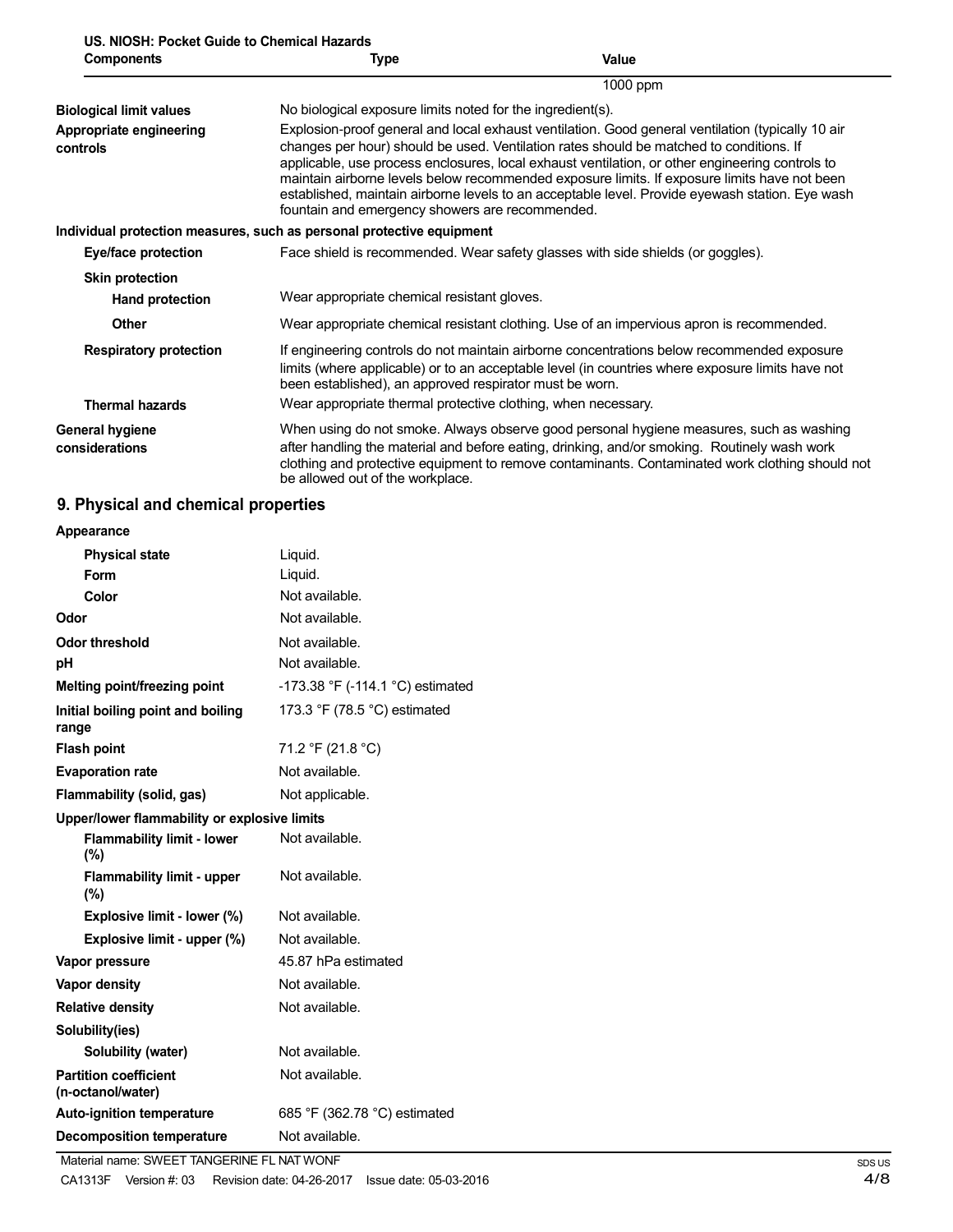| <b>Viscosity</b>            | Not available.         |  |
|-----------------------------|------------------------|--|
| Other information           |                        |  |
| <b>Explosive properties</b> | Not explosive.         |  |
| <b>Flammability class</b>   | Flammable IB estimated |  |
| <b>Oxidizing properties</b> | Not oxidizing.         |  |
| Refractive index            | 1.3477 - 1.3777        |  |
| <b>Specific gravity</b>     | $0.89 - 0.92$          |  |
|                             |                        |  |

# **10. Stability and reactivity**

| <b>Reactivity</b>                            | The product is stable and non-reactive under normal conditions of use, storage and transport.                                                     |
|----------------------------------------------|---------------------------------------------------------------------------------------------------------------------------------------------------|
| <b>Chemical stability</b>                    | Material is stable under normal conditions.                                                                                                       |
| <b>Possibility of hazardous</b><br>reactions | Hazardous polymerization does not occur.                                                                                                          |
| <b>Conditions to avoid</b>                   | Avoid heat, sparks, open flames and other ignition sources. Avoid temperatures exceeding the<br>flash point. Contact with incompatible materials. |
| Incompatible materials                       | Strong oxidizing agents.                                                                                                                          |
| <b>Hazardous decomposition</b><br>products   | No hazardous decomposition products are known.                                                                                                    |

# **11. Toxicological information**

### **Information on likely routes of exposure**

| Inhalation                                                                         | Prolonged inhalation may be harmful.                                                                                                                                                                                                |
|------------------------------------------------------------------------------------|-------------------------------------------------------------------------------------------------------------------------------------------------------------------------------------------------------------------------------------|
| <b>Skin contact</b>                                                                | Causes skin irritation. May cause an allergic skin reaction.                                                                                                                                                                        |
| Eye contact                                                                        | Causes serious eye irritation.                                                                                                                                                                                                      |
| Ingestion                                                                          | Expected to be a low ingestion hazard.                                                                                                                                                                                              |
| Symptoms related to the<br>physical, chemical and<br>toxicological characteristics | Headache. Severe eye irritation. Symptoms may include stinging, tearing, redness, swelling, and<br>blurred vision. Coughing. Skin irritation. May cause redness and pain. May cause an allergic skin<br>reaction. Dermatitis. Rash. |
| Information on toxicological effects                                               |                                                                                                                                                                                                                                     |
| <b>Acute toxicity</b>                                                              | Not available.                                                                                                                                                                                                                      |
| <b>Skin corrosion/irritation</b>                                                   | Causes skin irritation.                                                                                                                                                                                                             |
| Serious eye damage/eye<br>irritation                                               | Causes serious eye irritation.                                                                                                                                                                                                      |
| Respiratory or skin sensitization                                                  |                                                                                                                                                                                                                                     |
| <b>Respiratory sensitization</b>                                                   | Not a respiratory sensitizer.                                                                                                                                                                                                       |
| <b>Skin sensitization</b>                                                          | May cause an allergic skin reaction.                                                                                                                                                                                                |
| Germ cell mutagenicity                                                             | No data available to indicate product or any components present at greater than 0.1% are<br>mutagenic or genotoxic.                                                                                                                 |
| Carcinogenicity                                                                    | Not classifiable as to carcinogenicity to humans.                                                                                                                                                                                   |
| <b>IARC Monographs. Overall Evaluation of Carcinogenicity</b>                      |                                                                                                                                                                                                                                     |
| Not listed.                                                                        |                                                                                                                                                                                                                                     |
|                                                                                    | OSHA Specifically Regulated Substances (29 CFR 1910.1001-1050)                                                                                                                                                                      |
| Not regulated.                                                                     | US. National Toxicology Program (NTP) Report on Carcinogens                                                                                                                                                                         |
| Not listed.                                                                        |                                                                                                                                                                                                                                     |
| <b>Reproductive toxicity</b>                                                       | This product is not expected to cause reproductive or developmental effects.                                                                                                                                                        |
| Specific target organ toxicity -<br>single exposure                                | Not classified.                                                                                                                                                                                                                     |
| Specific target organ toxicity -<br>repeated exposure                              | Not classified.                                                                                                                                                                                                                     |
| <b>Aspiration hazard</b>                                                           | Not an aspiration hazard.                                                                                                                                                                                                           |
| <b>Chronic effects</b>                                                             | Prolonged inhalation may be harmful.                                                                                                                                                                                                |
|                                                                                    |                                                                                                                                                                                                                                     |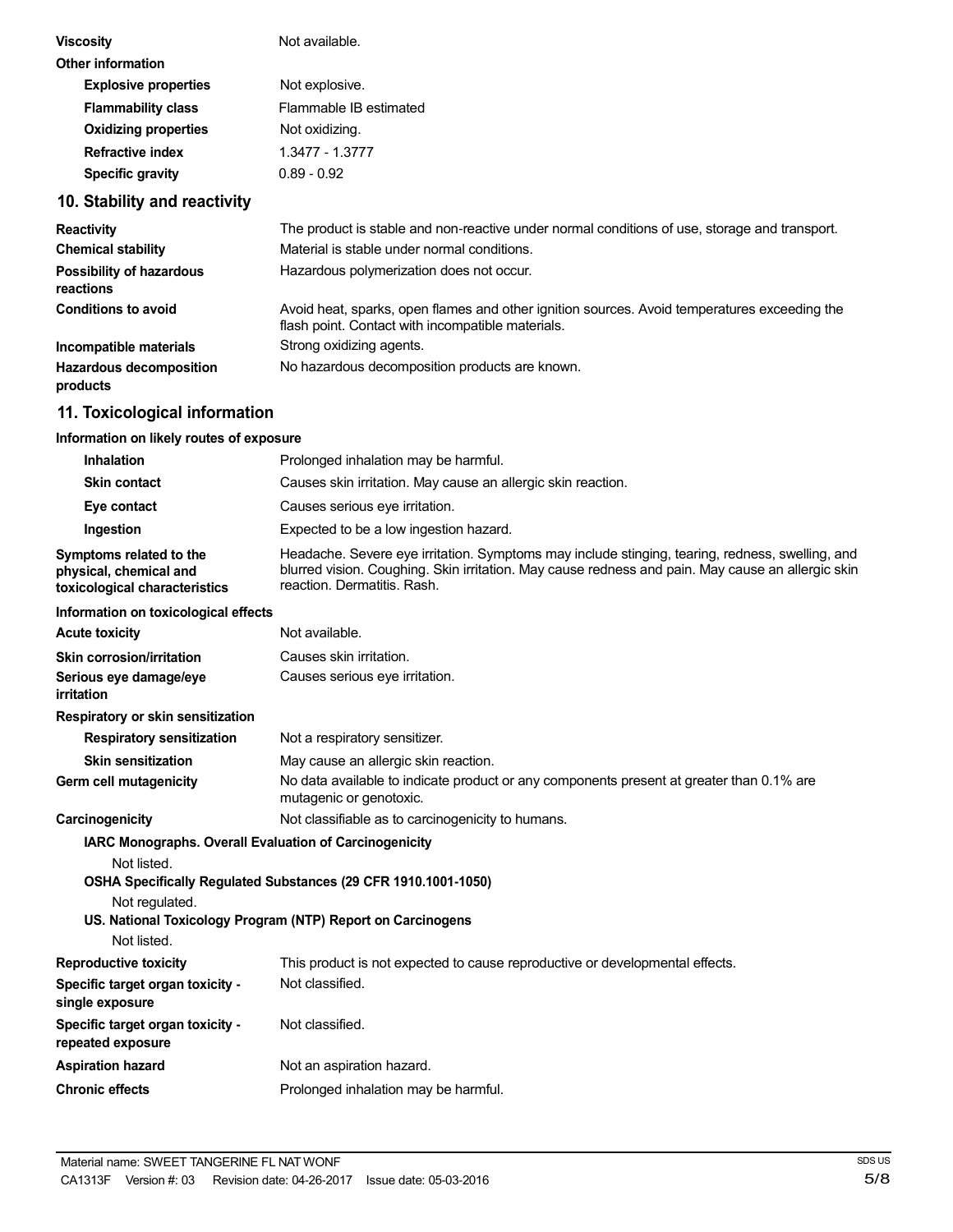### **12. Ecological information**

**Ecotoxicity Exercise Exercise Exercise Second Harmful to aquatic life with long lasting effects.** 

### **Persistence and degradability**

### **Bioaccumulative potential**

| Partition coefficient n-octanol / water (log Kow) |         |
|---------------------------------------------------|---------|
| ETHYL ALCOHOL 190 PROOF CANE IP NON GMO           | $-0.31$ |

| Mobility in soil | No data available. |
|------------------|--------------------|
|------------------|--------------------|

**Other adverse effects** No other adverse environmental effects (e.g. ozone depletion, photochemical ozone creation potential, endocrine disruption, global warming potential) are expected from this component.

### **13. Disposal considerations**

| <b>Disposal instructions</b>             | Collect and reclaim or dispose in sealed containers at licensed waste disposal site. Do not allow<br>this material to drain into sewers/water supplies. Do not contaminate ponds, waterways or ditches<br>with chemical or used container. Dispose of contents/container in accordance with<br>local/regional/national/international regulations. |
|------------------------------------------|---------------------------------------------------------------------------------------------------------------------------------------------------------------------------------------------------------------------------------------------------------------------------------------------------------------------------------------------------|
| Local disposal regulations               | Dispose in accordance with all applicable regulations.                                                                                                                                                                                                                                                                                            |
| Hazardous waste code                     | The waste code should be assigned in discussion between the user, the producer and the waste<br>disposal company.                                                                                                                                                                                                                                 |
| Waste from residues / unused<br>products | Dispose of in accordance with local regulations. Empty containers or liners may retain some<br>product residues. This material and its container must be disposed of in a safe manner (see:<br>Disposal instructions).                                                                                                                            |
| Contaminated packaging                   | Since emptied containers may retain product residue, follow label warnings even after container is<br>emptied. Empty containers should be taken to an approved waste handling site for recycling or<br>disposal.                                                                                                                                  |

# **14. Transport information**

| וטע                               |                                                                         |
|-----------------------------------|-------------------------------------------------------------------------|
| <b>UN number</b>                  | <b>UN1197</b>                                                           |
| UN proper shipping name           | Extracts, flavoring, liquid                                             |
| Transport hazard class(es)        |                                                                         |
| <b>Class</b>                      | 3                                                                       |
| Subsidiary risk                   |                                                                         |
| Label(s)                          | 3                                                                       |
| Packing group                     | Ш                                                                       |
| Special precautions for user      | Read safety instructions, SDS and emergency procedures before handling. |
| <b>Special provisions</b>         | 149, IB2, T4, TP1, TP8                                                  |
| <b>Packaging exceptions</b>       | 150                                                                     |
| Packaging non bulk                | 202                                                                     |
| Packaging bulk                    | 242                                                                     |
| <b>IATA</b>                       |                                                                         |
| <b>UN number</b>                  | <b>UN1197</b>                                                           |
| UN proper shipping name           | Extracts, flavouring, liquid                                            |
| Transport hazard class(es)        |                                                                         |
| <b>Class</b>                      | 3                                                                       |
| Subsidiary risk                   |                                                                         |
| Packing group                     | Ш                                                                       |
| <b>Environmental hazards</b>      | No.                                                                     |
| <b>ERG Code</b>                   | 3L                                                                      |
| Special precautions for user      | Read safety instructions, SDS and emergency procedures before handling. |
| <b>Other information</b>          |                                                                         |
| Passenger and cargo<br>aircraft   | Allowed with restrictions.                                              |
| Cargo aircraft only               | Allowed with restrictions.                                              |
| <b>IMDG</b>                       |                                                                         |
| <b>UN number</b>                  | <b>UN1197</b>                                                           |
| UN proper shipping name           | EXTRACTS, FLAVOURING, LIQUID                                            |
| <b>Transport hazard class(es)</b> |                                                                         |
| <b>Class</b>                      | 3                                                                       |
| Subsidiary risk                   |                                                                         |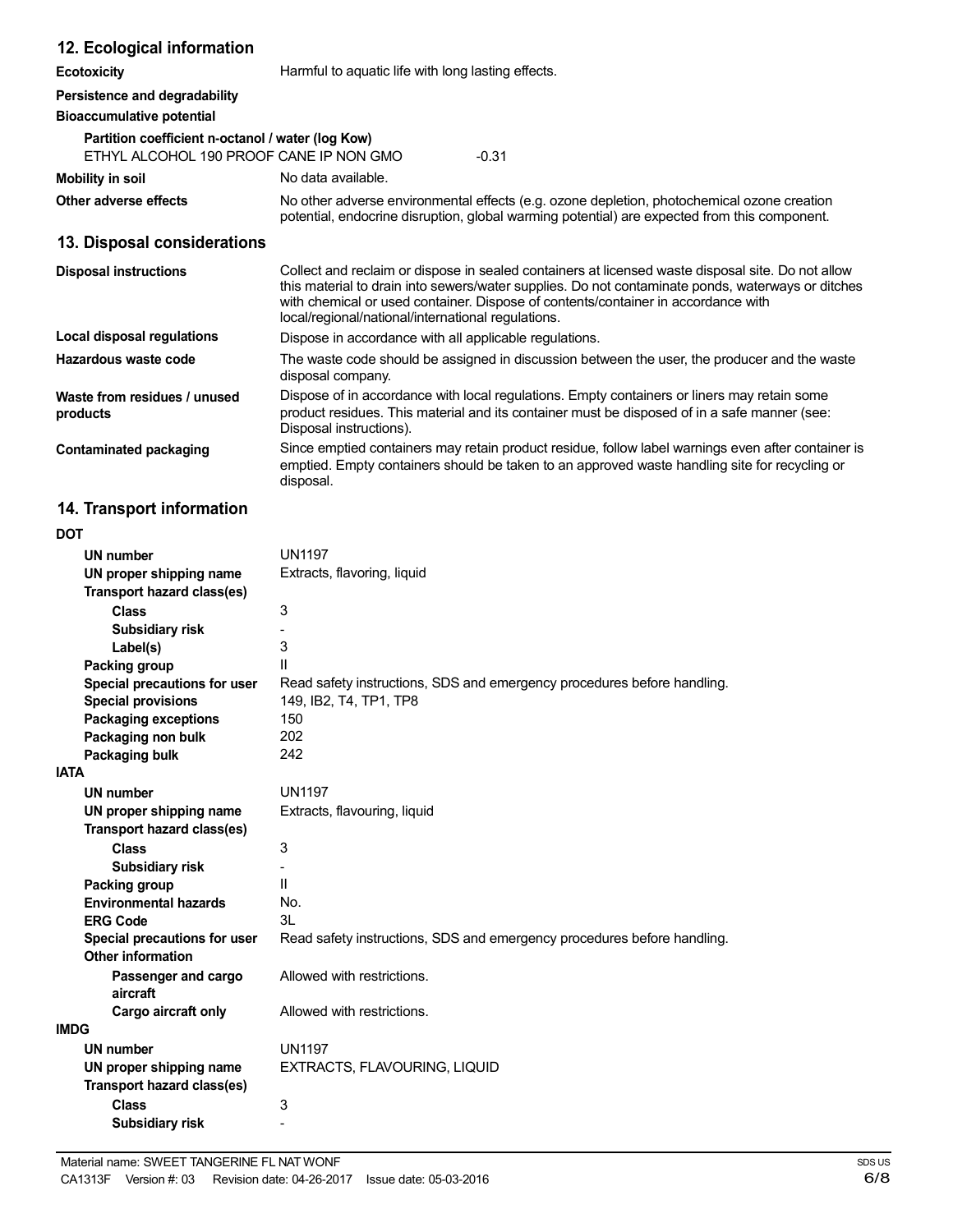

## **15. Regulatory information**

**US federal regulations** This product is a "Hazardous Chemical" as defined by the OSHA Hazard Communication Standard, 29 CFR 1910.1200. **TSCA Section 12(b) Export Notification (40 CFR 707, Subpt. D)** Not regulated. **CERCLA Hazardous Substance List (40 CFR 302.4)** Not listed. **SARA 304 Emergency release notification** Not regulated. **OSHA Specifically Regulated Substances (29 CFR 1910.1001-1050)** Not regulated. **Superfund Amendments and Reauthorization Act of 1986 (SARA) Hazard categories** Immediate Hazard - Yes Delayed Hazard - No Fire Hazard - Yes Pressure Hazard - No Reactivity Hazard - No **SARA 302 Extremely hazardous substance** Not listed. **SARA 311/312 Hazardous** No **chemical SARA 313 (TRI reporting)** Not regulated. **Other federal regulations**

**Clean Air Act (CAA) Section 112 Hazardous Air Pollutants (HAPs) List** Not regulated.

No. F-E, S-D Read safety instructions, SDS and emergency procedures before handling. Not established.